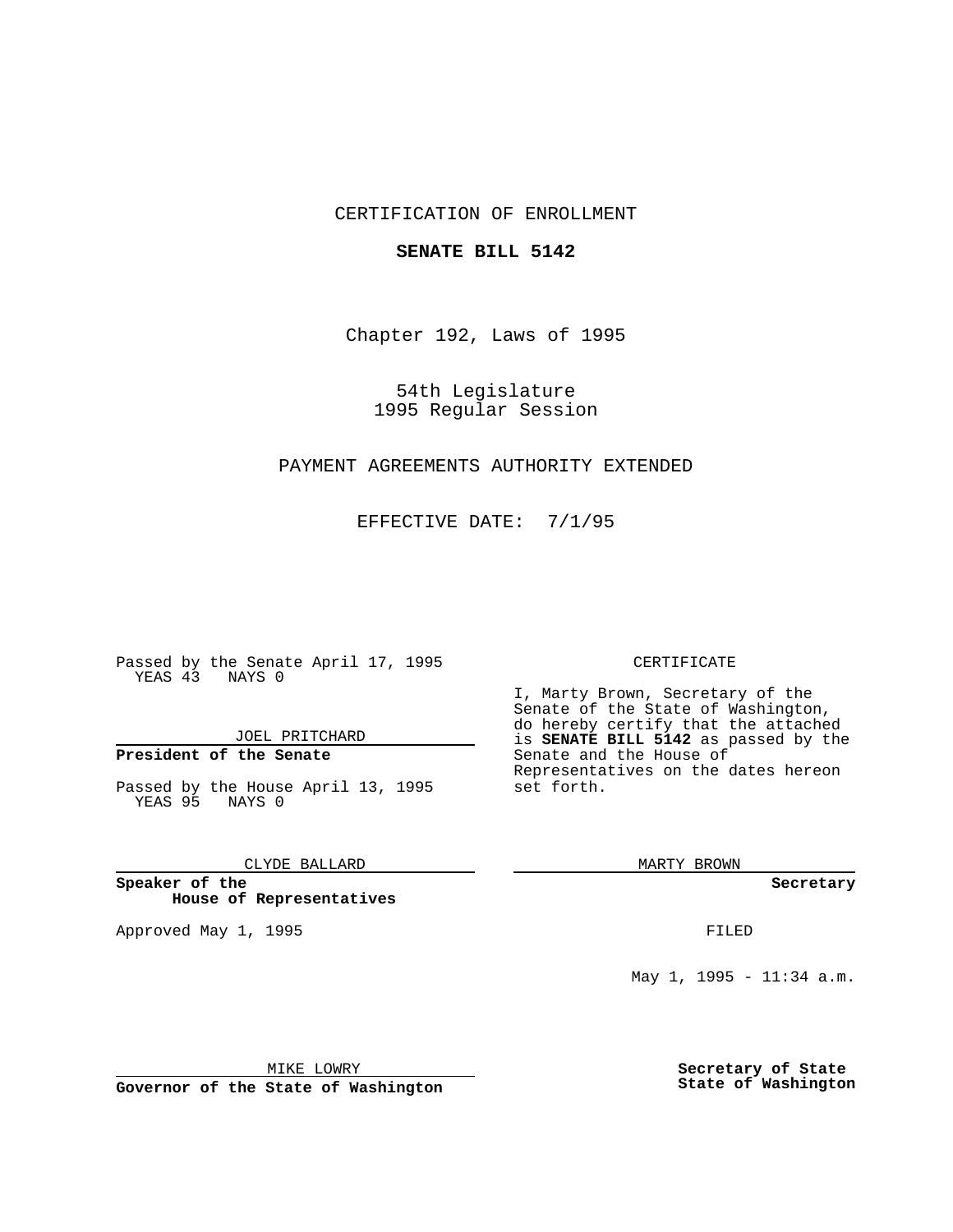# **SENATE BILL 5142** \_\_\_\_\_\_\_\_\_\_\_\_\_\_\_\_\_\_\_\_\_\_\_\_\_\_\_\_\_\_\_\_\_\_\_\_\_\_\_\_\_\_\_\_\_\_\_

\_\_\_\_\_\_\_\_\_\_\_\_\_\_\_\_\_\_\_\_\_\_\_\_\_\_\_\_\_\_\_\_\_\_\_\_\_\_\_\_\_\_\_\_\_\_\_

## AS AMENDED BY THE HOUSE

Passed Legislature - 1995 Regular Session

**State of Washington 54th Legislature 1995 Regular Session By** Senators Quigley and Sellar

Read first time 01/12/95. Referred to Committee on Government Operations.

1 AN ACT Relating to payment agreements; amending RCW 39.96.010 and 2 39.96.070; providing an effective date; and declaring an emergency.

3 BE IT ENACTED BY THE LEGISLATURE OF THE STATE OF WASHINGTON:

4 **Sec. 1.** RCW 39.96.010 and 1993 c 273 s 1 are each amended to read 5 as follows:

 The legislature finds and declares that the issuance by state and local governments of bonds and other obligations, and the investment of moneys in connection with these obligations, involve exposure to changes in interest rates; that a number of financial instruments are available to lower the net cost of these borrowings, to increase the net return on these investments, or to reduce the exposure of state and 12 local governments to changes in interest rates; that these reduced costs and increased returns for state and local governments will benefit taxpayers and ratepayers; and that the legislature desires to provide state and local governments with express statutory authority to take advantage of these instruments. In recognition of the complexity of these financial instruments, the legislature desires that this 18 authority be subject to certain limitations, and be granted for ((an 19 initial)) a period of ((two)) seven years.